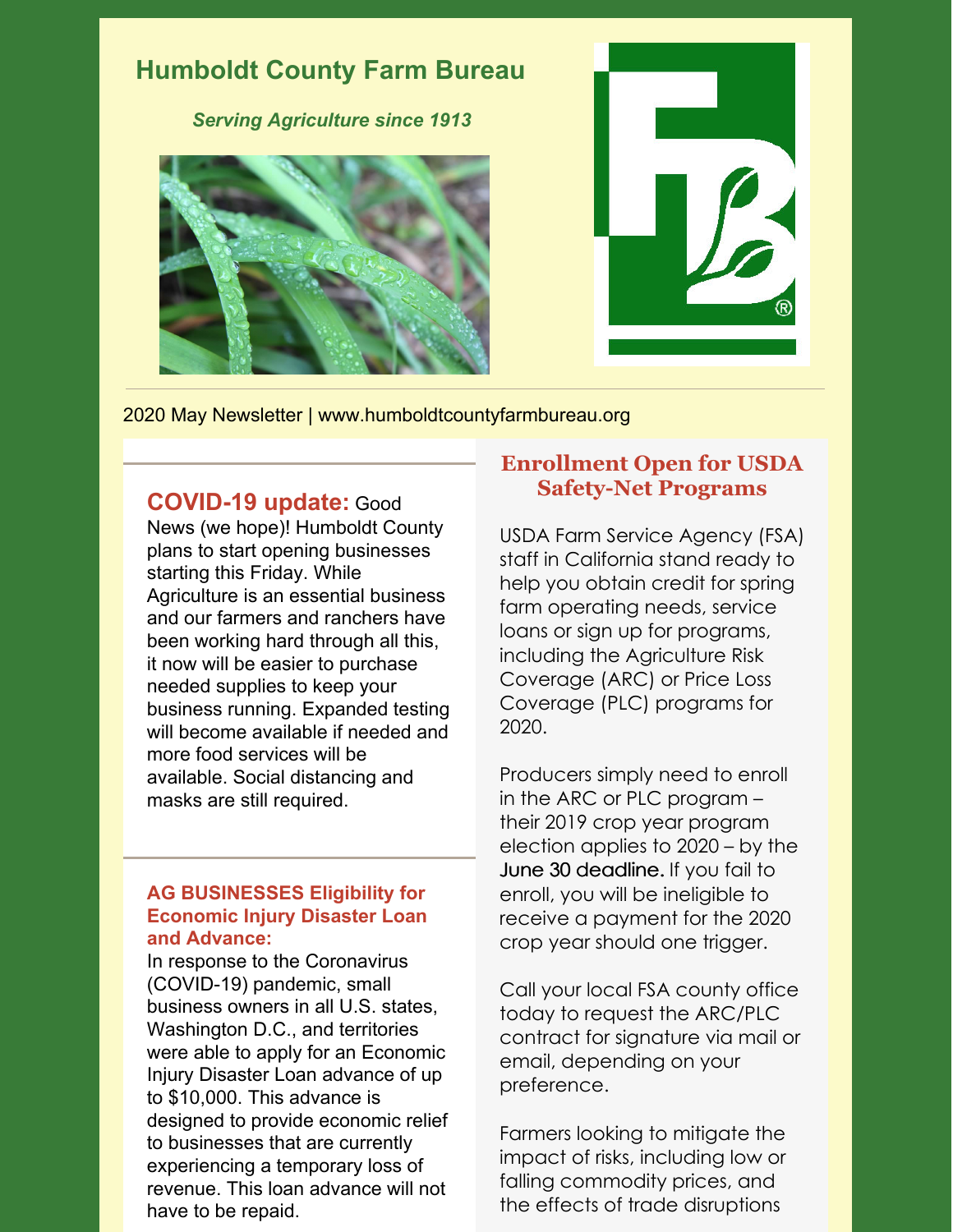SBA has resumed processing EIDL applications that were submitted before the portal stopped accepting new applications on April 15 and will be processing these applications on a first-come, firstserved basis. SBA will begin accepting new Economic Injury Disaster Loan (EIDL) and EIDL Advance applications on a limited basis only to provide relief to U.S. agricultural businesses.

The new eligibility is made possible as a result of the latest round of funds appropriated by Congress in response to the COVID-19 pandemic.

Agricultural businesses includes those businesses engaged in the production of food and fiber, ranching, and raising of livestock, aquaculture, and all other farming and agricultural related industries (as defined by section 18(b) of the Small Business Act (15 U.S.C. 647(b)). SBA is encouraging all eligible agricultural businesses with 500 or fewer employees wishing to apply to begin preparing their business financial information needed for their application.

At this time, only agricultural business applications will be accepted due to limitations in funding availability and the unprecedented submission of applications already received. Applicants who have already submitted their applications will continue to be processed on a firstcome, first-served basis. For agricultural businesses that submitted an EIDL application through the streamlined application portal prior to the legislative change, SBA will process these applications without the need for reapplying.

and natural disasters recognize that ARC and PLC provide the financial protections they need to weather substantial drops in crop prices or revenues as evidenced by record ARC and PLC enrollment for the 2019 crop year.

As of April 27, FSA records in California show 5,691 farms out of an expected 8,418 farms have completed ARC or PLC enrollment for the 2020 crop year.



## **Victory Gardens are making a comeback.**

"Victory gardens" all over the county are making a comeback. Now is the perfect time to get started. Check out the article about local resident Sam Polly's project he has going at his home in McKinleyville.

Click here for the [story.](https://lostcoastoutpost.com/2020/may/5/victory-garden-revival/)